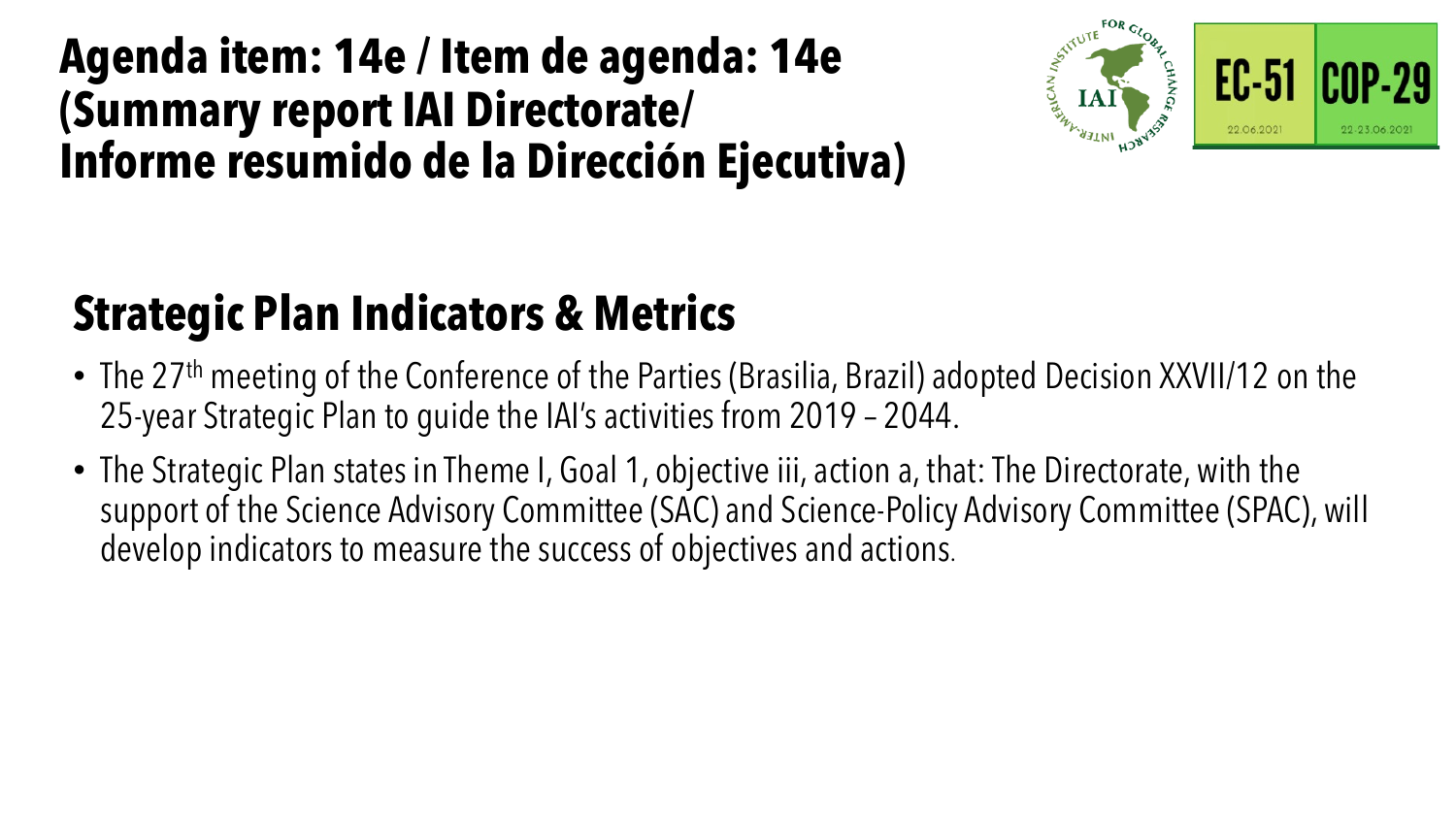### **Agenda item: 14e / Item de agenda: 14e (Summary report IAI Directorate/ Informe resumido de la Dirección Ejecutiva)**



#### **Strategic Plan Indicators & Metrics**

- Subcommittee with Directorate and SAC/SPAC met to develop indicators
- 24 Key Performance Indicators; 38 Metrics
	- Basis for the Directorate to report to the Parties on the activities, progress, and successes annually at the CoP.
- **Revision Cycle:** Indicators and metrics are subject to review every three to six years, or more frequently if recommended by the Strategic Planning subcommittee.
- The next Strategic Plan revision will take place in 2023 (to coincide with new ED)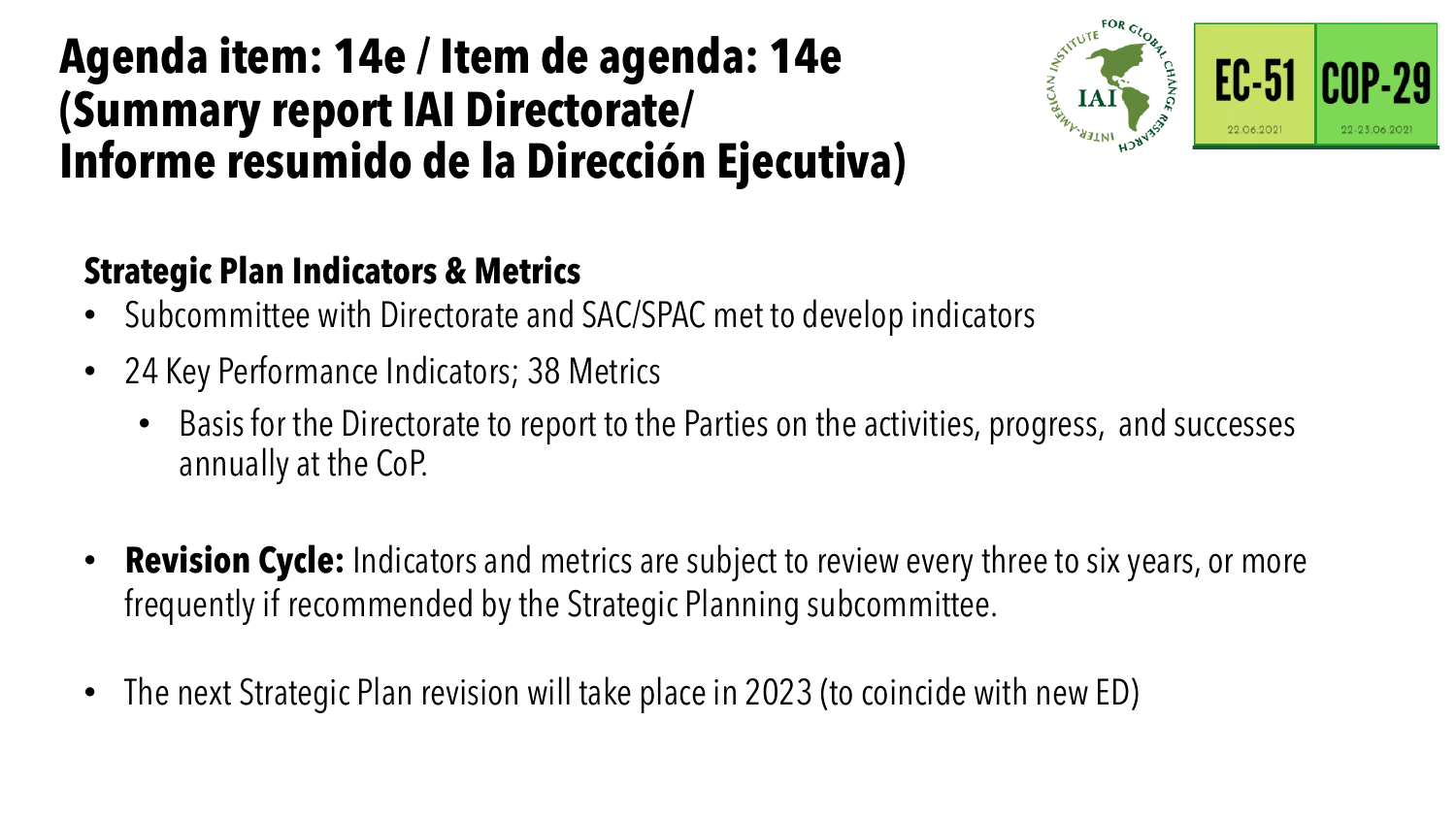## **Decision XXVIII/6: IAI Regional Assessment to better link IAI science to Parties' priorities**





#### **Overview**

- Asking Parties to provide information about the decisions they have to make that are impacted by global change (e.g., policy, resource management/allocation, health, development).
- Identify areas where there is uncertainty, data gaps, or high likelihood of impacts
- **Key**: *Focus on decisions and how Parties make them (process) rather than asking for a list of science needs*

#### **Strategic Plan: Theme I, Goal 2**

Objective 1: The Parties work with the SAC, SPAC, and the Directorate to map their domestic and international global change policy and decisionmaking landscape. This will support the IAI in funding research that is policy-relevant for member countries

Objective 2: The Directorate will identify knowledge gaps, find commonalities, and direct research towards informing Parties' needs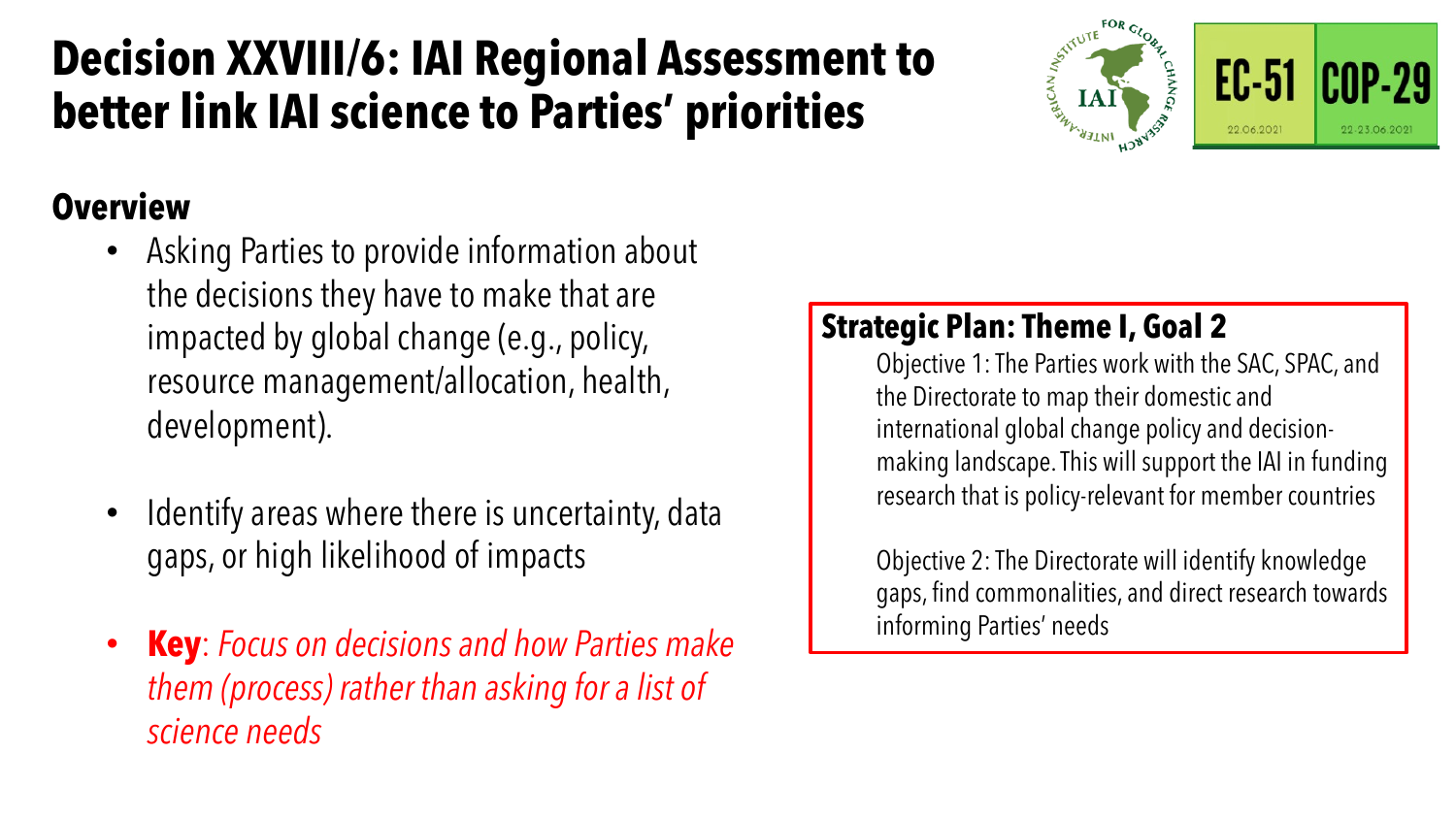### **Decision XXVIII/6: IAI Regional Assessment to better link IAI science to Parties' priorities**



#### **Anticipated outcomes**

- The results of this assessment will be used to guide science funding priorities and capacity building activities to support the production of science that Parties need to make more informed decisions related to GEC.
- Parties that participate in the Regional Assessment will have the opportunity to drive the future science priorities of the IAI.
- Once the information needs are analyzed, these will be mapped to identify commonalities across countries in the Americas to identify and/or facilitate collaboration among Parties with similar needs and priorities.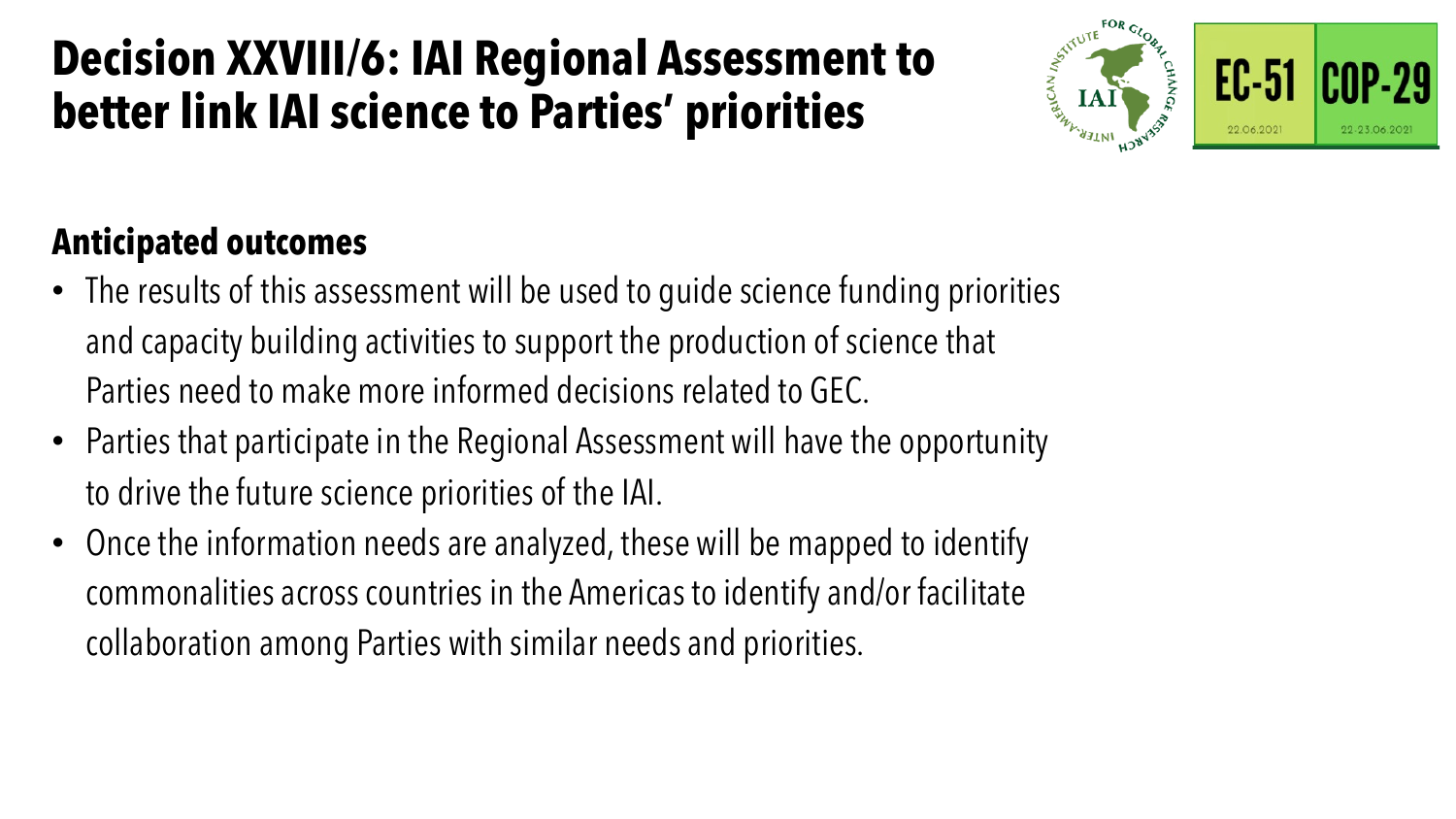### **Decision XXVIII/6: IAI Regional Assessment to better link IAI science to Parties' priorities**





#### **Approach**

Questionnaire/survey for Parties to complete electronically

Phone call to follow up after receiving survey results

#### Analysis of data gathered:

- Identify commonalities and points of divergence
- Infer science information needs based on decisions and desired outcomes
- Mapping of decisions/information needs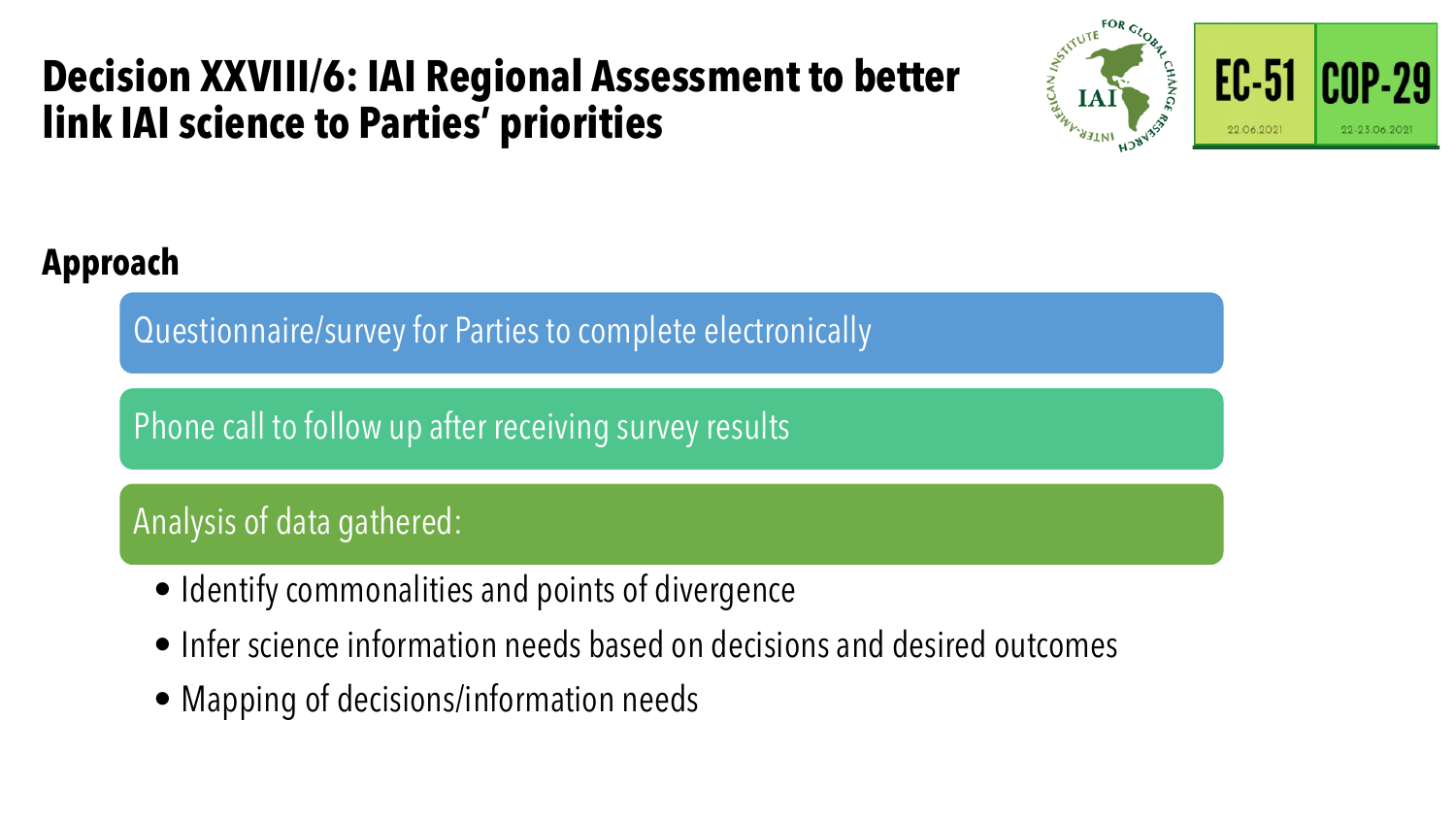

 $EC-51$ 

22.06.2021

**COP-29** 

22-23.06.2021

### **Decision XXVIII/6: IAI Regional Assessment to better link IAI science to Parties' priorities**

**Timeline**

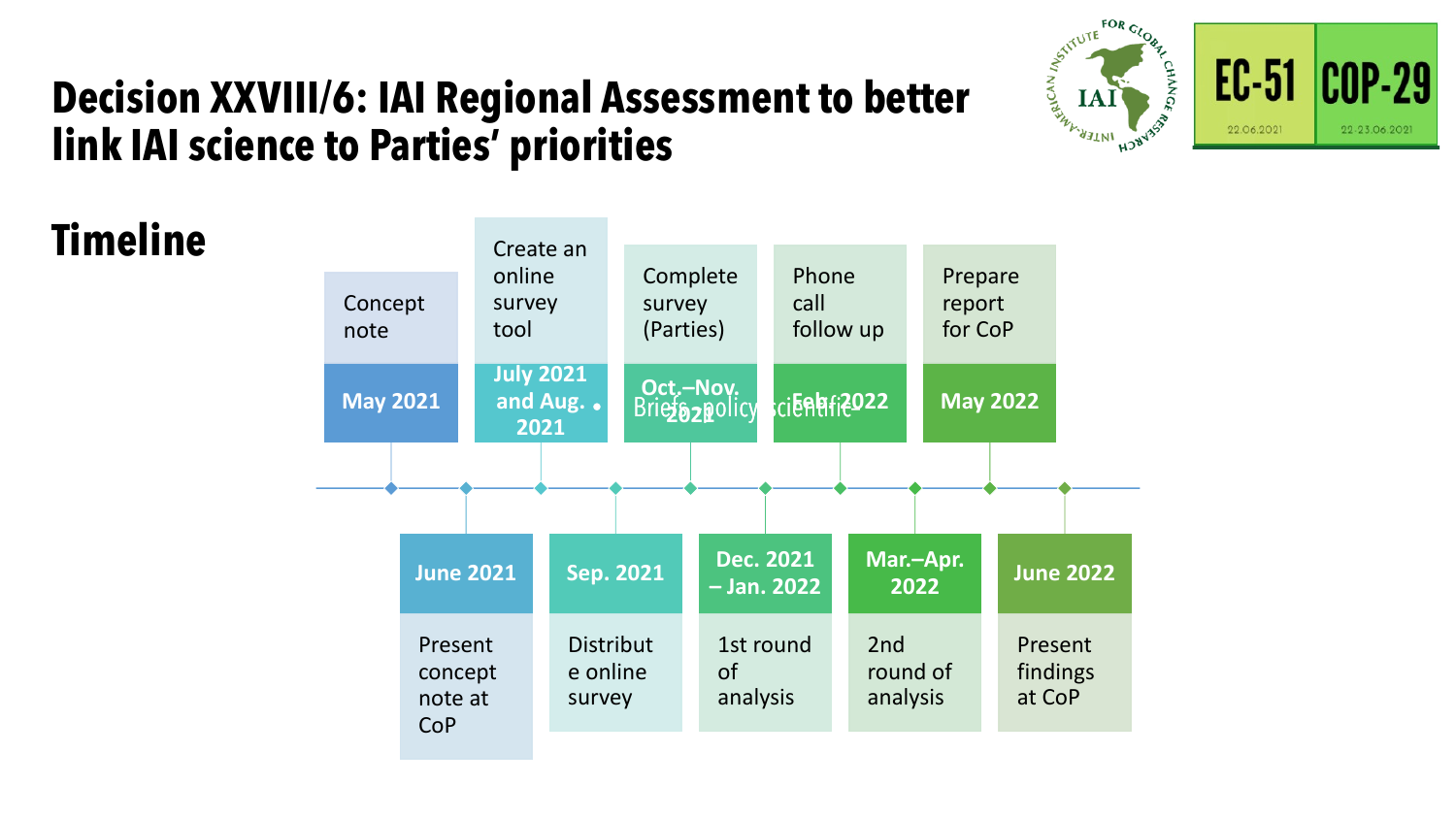## COMMUNICATION STRATEGY PROPOSAL: connecting, collaborating, positioning



- Messaging agenda & tactics
- Regular communication
	- listservs, emails-

**TOOLS** 

• Joint events - webinars, symposia-

• Social media (twitter, FB, LinkedIn)

**COP-29** 

22-23.06.2021

- Briefs –policy, scientific–
- Commentary/Op Eds (**MORE**)
- Newsletter (**RELAUNCH in July**)